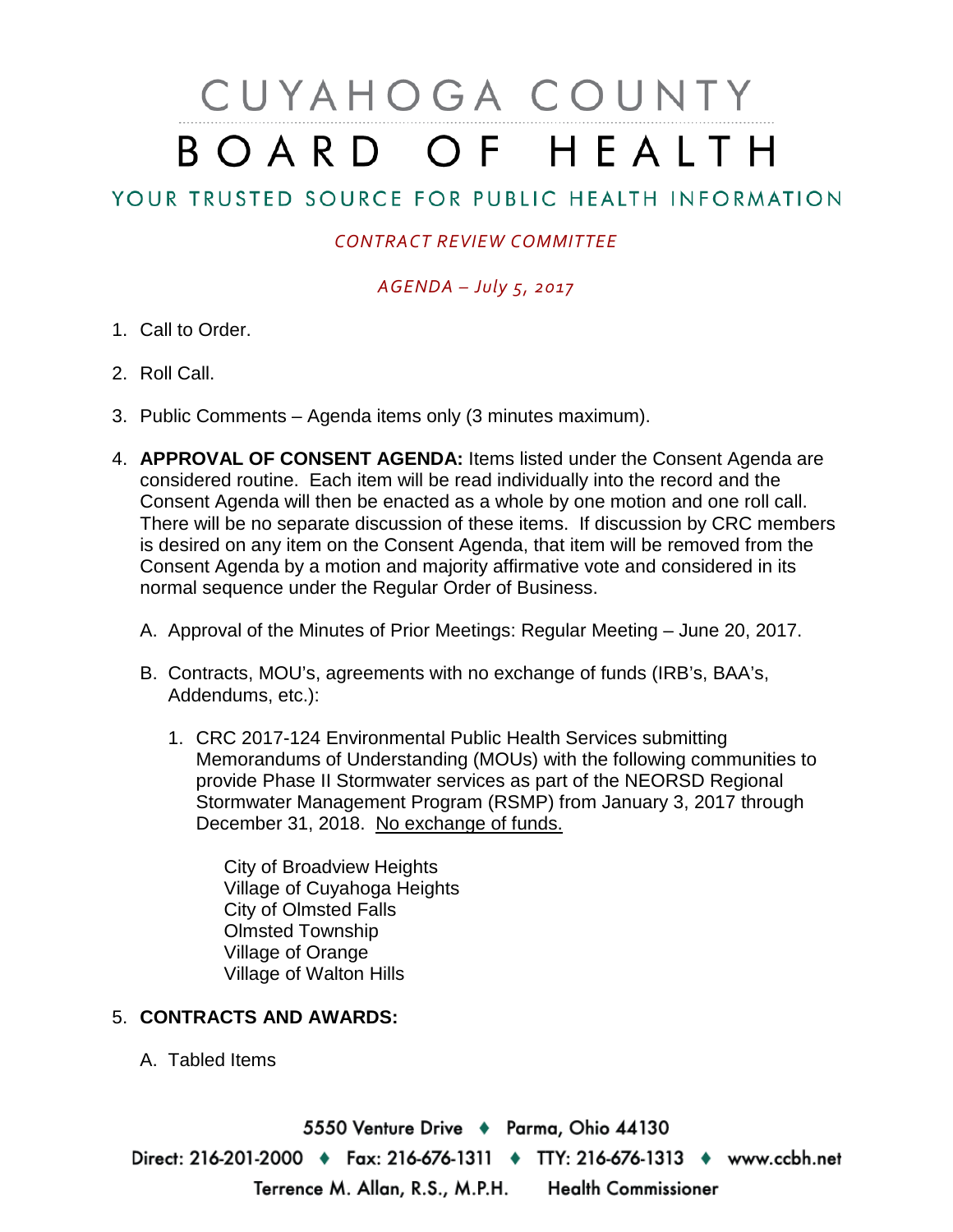- 1. CRC 2017-97 30710 Harvard Rd. Orange Village, Ohio 44022
- 2. CRC 2017-98 4329 Lander Rd. Orange Village, Ohio 44022
- 3. CRC 2017-99 10448 Highland Dr. Brecksville, Ohio 44141
- 4. CRC 2017-100 13253 Old Pleasant Valley Middleburg Hts., Ohio 44130
- 5. CRC 2017-101 28635 Solon, Rd. Solon, Ohio 44139
- 6. CRC 2017-102 7150 W 130th St. Middleburg Heights, Ohio 44130
- B. New Items For Review
	- 1. Bid/Quote Openings ≥ \$25,000.00

None

2. Bid/Quote Openings < \$25,000.00

*Lead Program* 

- a. CRC 2017-125 5811 Renwood Dr. Parma, Ohio 44129
- b. CRC 2017-126 1494-96 Alameda Ave. Lakewood, Ohio 44107
- c. CRC 2017-127 4989 E 110<sup>th</sup> St. Garfield Heights, Ohio 44125

5550 Venture Drive ♦ Parma, Ohio 44130 Direct: 216-201-2000 ♦ Fax: 216-676-1311 ♦ TTY: 216-676-1313 ♦ www.ccbh.net Terrence M. Allan, R.S., M.P.H. **Health Commissioner**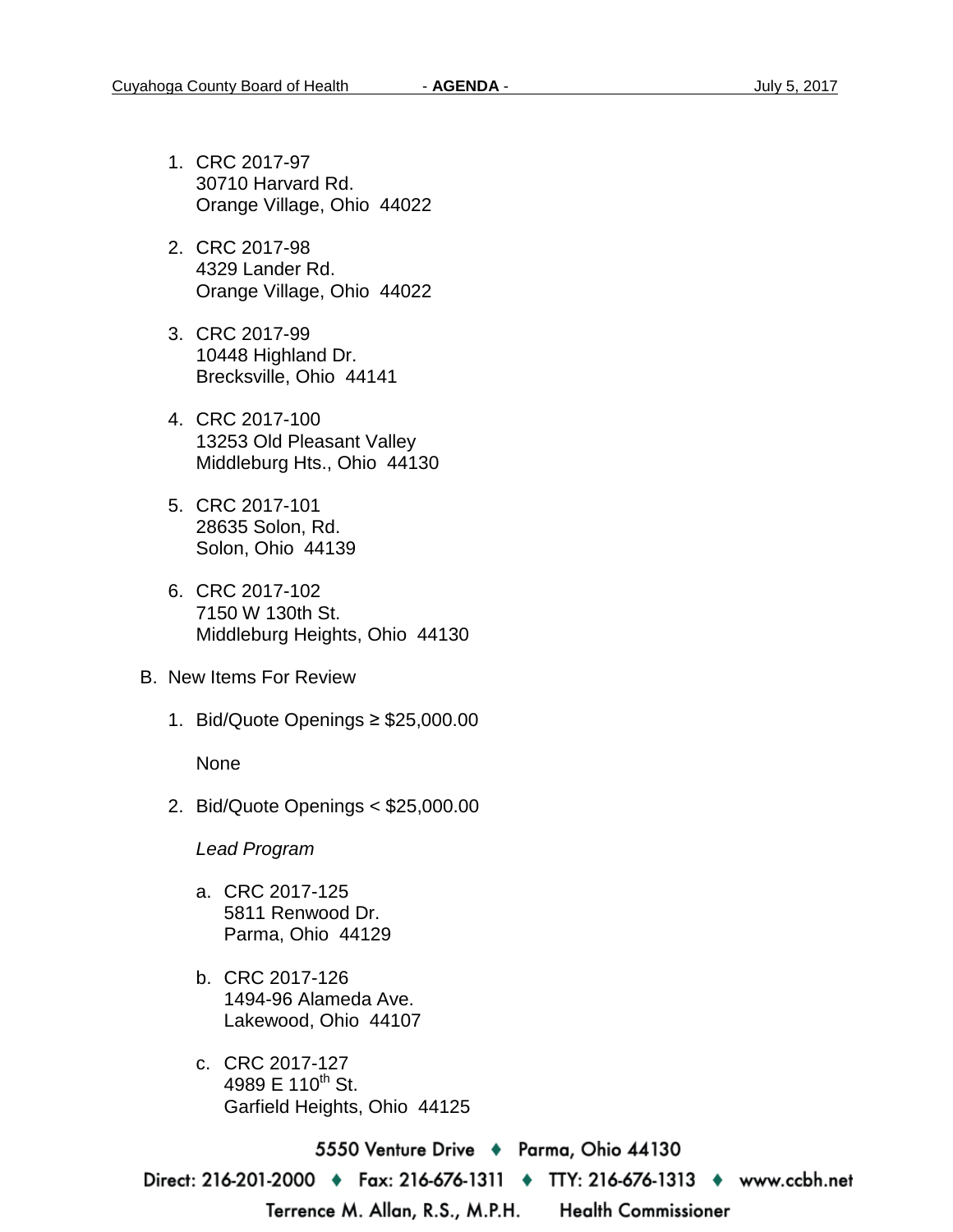*Household Sewage Program* 

- d. CRC 2017-128 13200 Old Pleasant Valley Middleburg Hts., Ohio 44130
- e. CRC 2017-129 13215 Old Pleasant Valley Middleburg Hts., Ohio 44130
- f. CRC 2017-130 7168 W 130th St. Middleburg Hts., Ohio 44130
- 3. Expenditures: Contracts < \$25,000.00
	- a. CRC 2017-131 Environmental Public Health Services submitting the following contracts under the ODH 2017 Injury Prevention grant:
		- i. Huron County Public Health Department 6/1/17 12/31/17 \$5,000.00

Purpose: This contract is for a mini-grant, utilizing supplemental funding as instructed by the Ohio Department of Health, for Huron County Public Health to implement a local drug overdose fatality review committee. This project will help to identify risk factors, utilize collected information to inform prevention strategies and reduce drug overdose morbidity and mortality in Huron County.

Funding Source: 100% reimbursable through the FY2017 ODH Injury Prevention grant.

ii. Summit County Community Partnership 6/1/17 – 12/31/17 \$5,000.00

Purpose: This contract is for a mini-grant, utilizing supplemental funding as instructed by the Ohio Department of Health, for Summit County Community Partnership to purchase drug disposal pouches for distribution for safe disposing of unused Rx Meds.

Funding Source: 100% reimbursable through the 2017 ODH Injury Prevention grant.

iii. Prevention FIRST! 6/1/17 – 12/31/17 \$5,000.00

Purpose: This contract is for a mini-grant, utilizing supplemental funding as instructed by the Ohio Department of Health, for PreventionFIRST! to increase the number of drug drop boxes in 5550 Venture Drive + Parma, Ohio 44130

Direct: 216-201-2000 ♦ Fax: 216-676-1311 ♦ TTY: 216-676-1313 ♦ www.ccbh.net

**Health Commissioner** Terrence M. Allan, R.S., M.P.H.